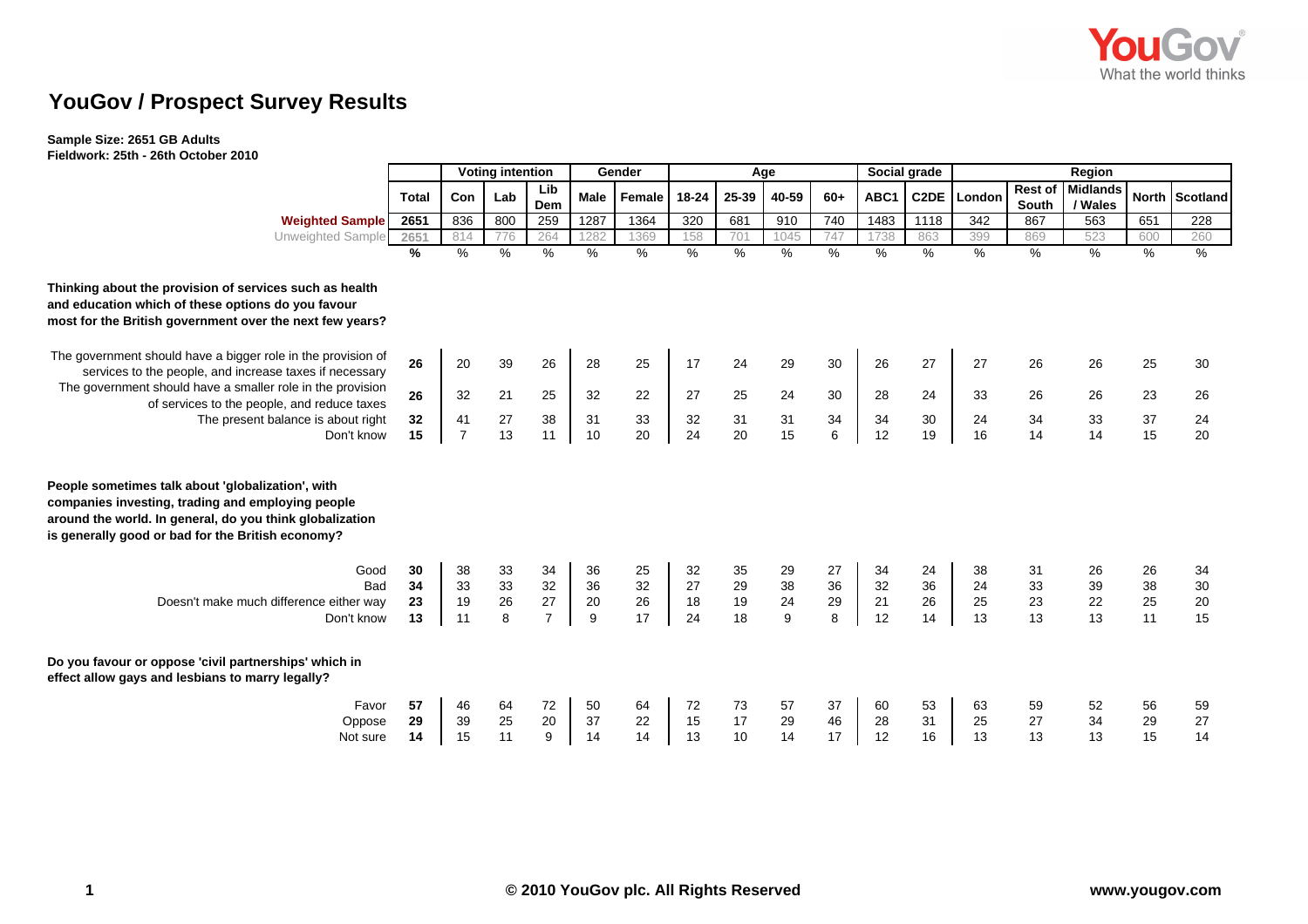

|                                                                                                                                                                                              |               | <b>Voting intention</b><br>Gender |                | Age            |                |                |               | Social grade   |                |                |              |                   |                |                  |                            |                |                 |
|----------------------------------------------------------------------------------------------------------------------------------------------------------------------------------------------|---------------|-----------------------------------|----------------|----------------|----------------|----------------|---------------|----------------|----------------|----------------|--------------|-------------------|----------------|------------------|----------------------------|----------------|-----------------|
|                                                                                                                                                                                              | <b>Total</b>  | Con                               | Lab            | Lib<br>Dem     | <b>Male</b>    | Female         | 18-24         | 25-39          | 40-59          | $60+$          | ABC1         | C <sub>2</sub> DE | London         | Rest of<br>South | <b>Midlands</b><br>/ Wales | <b>North</b>   | <b>Scotland</b> |
| <b>Weighted Sample</b>                                                                                                                                                                       | 2651          | 836                               | 800            | 259            | 1287           | 1364           | 320           | 681            | 910            | 740            | 1483         | 1118              | 342            | 867              | 563                        | 651            | 228             |
| Unweighted Sample                                                                                                                                                                            | 2651          | 814                               | 776            | 264            | 1282           | 1369           | 158           | 701            | 1045           | 747            | 1738         | 863               | 399            | 869              | 523                        | 600            | 260             |
|                                                                                                                                                                                              | $\frac{9}{6}$ | %                                 | $\frac{9}{6}$  | $\%$           | $\frac{9}{6}$  | $\frac{1}{2}$  | $\frac{9}{6}$ | $\%$           | $\frac{0}{0}$  | $\%$           | $\%$         | $\%$              | $\frac{1}{2}$  | %                | %                          | %              | %               |
| Do you think abortion should be                                                                                                                                                              |               |                                   |                |                |                |                |               |                |                |                |              |                   |                |                  |                            |                |                 |
| Legal in all cases                                                                                                                                                                           | 28            | 26                                | 29             | 32             | 28             | 29             | 33            | 37             | 27             | 20             | 31           | 25                | 29             | 31               | 27                         | 27             | 23              |
| Legal in most cases                                                                                                                                                                          | 50            | 54                                | 50             | 52             | 49             | 50             | 42            | 42             | 51             | 58             | 51           | 49                | 51             | 48               | 50                         | 49             | 53              |
| <b>TOTAL MOSTLY / ALWAYS LEGAL</b>                                                                                                                                                           | 78            | 80                                | 79             | 84             | 77             | 79             | 75            | 79             | 78             | 78             | 82           | 74                | 80             | 79               | 77                         | 76             | 76              |
| Illegal in most cases                                                                                                                                                                        | 13            | 11                                | 14             | 11             | 13             | 12             | 11            | 12             | 12             | 14             | 12           | 13                | 10             | 12               | 12                         | 14             | 17              |
| Illegal in all cases                                                                                                                                                                         | $\mathbf{2}$  | 2                                 | 2              | $\overline{2}$ | 2              | 2              | 2             | $\mathbf{1}$   | $\overline{2}$ | $\overline{2}$ | $\mathbf{1}$ | 3                 | $\overline{2}$ | $\mathbf{1}$     | $\mathbf{1}$               | 3              | 2               |
| TOTAL MOSTLY / ALWAYS ILLEGAL                                                                                                                                                                | 15            | 13                                | 16             | 13             | 15             | 14             | 13            | 13             | 14             | 16             | 13           | 16                | 12             | 13               | 13                         | 17             | 19              |
| Not sure                                                                                                                                                                                     | 8             | 6                                 | 6              | 3              | 8              | $\overline{7}$ | 12            | $\overline{7}$ | $\overline{7}$ | 6              | 5            | 11                | 8              | 8                | 9                          | $\overline{7}$ | $\overline{4}$  |
| Thinking about immigration, do you agree or disagree<br>with this statement? Immigration in recent years has<br>helped the British economy grow faster than it would<br>have done otherwise. |               |                                   |                |                |                |                |               |                |                |                |              |                   |                |                  |                            |                |                 |
| Strongly agree                                                                                                                                                                               | 6             | 3                                 | 9              | 5              | $\overline{7}$ | 5              | 10            | 7              | 5              | 3              | 7            | 4                 | 10             | 6                | $\overline{4}$             | 4              | 7               |
| Tend to agree                                                                                                                                                                                | 17            | 10                                | 26             | 25             | 19             | 15             | 19            | 21             | 15             | 15             | 19           | 14                | 22             | 16               | 15                         | 16             | 20              |
| <b>TOTAL AGREE</b>                                                                                                                                                                           | 23            | 13                                | 35             | 30             | 26             | 20             | 29            | 28             | 20             | 18             | 26           | 18                | 32             | 22               | 19                         | 20             | 27              |
| Neither agree not disagree                                                                                                                                                                   | 17            | 15                                | 16             | 25             | 16             | 18             | 22            | 16             | 16             | 16             | 17           | 17                | 14             | 17               | 18                         | 17             | 20              |
| Tend to disagree                                                                                                                                                                             | 26            | 34                                | 23             | 20             | 25             | 27             | 19            | 24             | 27             | 28             | 26           | 25                | 26             | 32               | 25                         | 21             | 18              |
| Strongly disagree                                                                                                                                                                            | 29            | 35                                | 23             | 22             | 30             | 29             | 17            | 23             | 32             | 36             | 26           | 34                | 22             | 26               | 33                         | 36             | 25              |
| <b>TOTAL DISAGREE</b>                                                                                                                                                                        | 55            | 69                                | 46             | 42             | 55             | 56             | 36            | 47             | 59             | 64             | 52           | 59                | 48             | 58               | 58                         | 57             | 43              |
| Don't know                                                                                                                                                                                   | 5             | $\overline{c}$                    | $\overline{4}$ | 3              | $\overline{4}$ | $\overline{7}$ | 13            | 8              | $\overline{4}$ | $\overline{2}$ | 5            | 6                 | 5              | $\overline{4}$   | 5                          | 6              | 10              |
| Turning now to the subject of climate change do you<br>think                                                                                                                                 |               |                                   |                |                |                |                |               |                |                |                |              |                   |                |                  |                            |                |                 |
| The world is becoming warmer as a result of human activity                                                                                                                                   | 39            | 32                                | 48             | 58             | 42             | 37             | 49            | 41             | 40             | 33             | 43           | 34                | 43             | 41               | 35                         | 37             | 43              |
| The world is becoming warmer but NOT because of human<br>activity                                                                                                                            | 27            | 33                                | 24             | 23             | 30             | 24             | 20            | 25             | 27             | 32             | 26           | 28                | 22             | 26               | 32                         | 28             | 25              |
| The world is NOT becoming warmer                                                                                                                                                             | 18            | 19                                | 16             | 10             | 17             | 19             | 12            | 16             | 19             | 22             | 16           | 21                | 17             | 19               | 16                         | 19             | 19              |
| Not sure                                                                                                                                                                                     | 16            | 15                                | 13             | 10             | 11             | 20             | 19            | 18             | 15             | 13             | 15           | 17                | 17             | 15               | 17                         | 16             | 13              |
| Which do you think is more likely to be the correct<br>explanation for the origin of humans?                                                                                                 |               |                                   |                |                |                |                |               |                |                |                |              |                   |                |                  |                            |                |                 |
| The theory of evolution                                                                                                                                                                      | 65            | 67                                | 67             | 74             | 68             | 62             | 65            | 65             | 66             | 64             | 69           | 60                | 64             | 67               | 65                         | 65             | 62              |
| The account of creation as told in the Bible                                                                                                                                                 | 9             | $\overline{7}$                    | 13             | $\overline{7}$ | 8              | 11             | 11            | 8              | 10             | 10             | 8            | 11                | 12             | 8                | 9                          | 11             | 8               |
| Intelligent design - evolution has happened, but by intelligent<br>design                                                                                                                    | 12            | 14                                | 10             | 11             | 13             | 11             | 12            | 11             | 12             | 14             | 11           | 13                | 11             | 13               | 12                         | 11             | 14              |
| Not sure                                                                                                                                                                                     | 13            | 12                                | 10             | 8              | 10             | 16             | 12            | 16             | 12             | 13             | 11           | 16                | 12             | 13               | 14                         | 13             | 15              |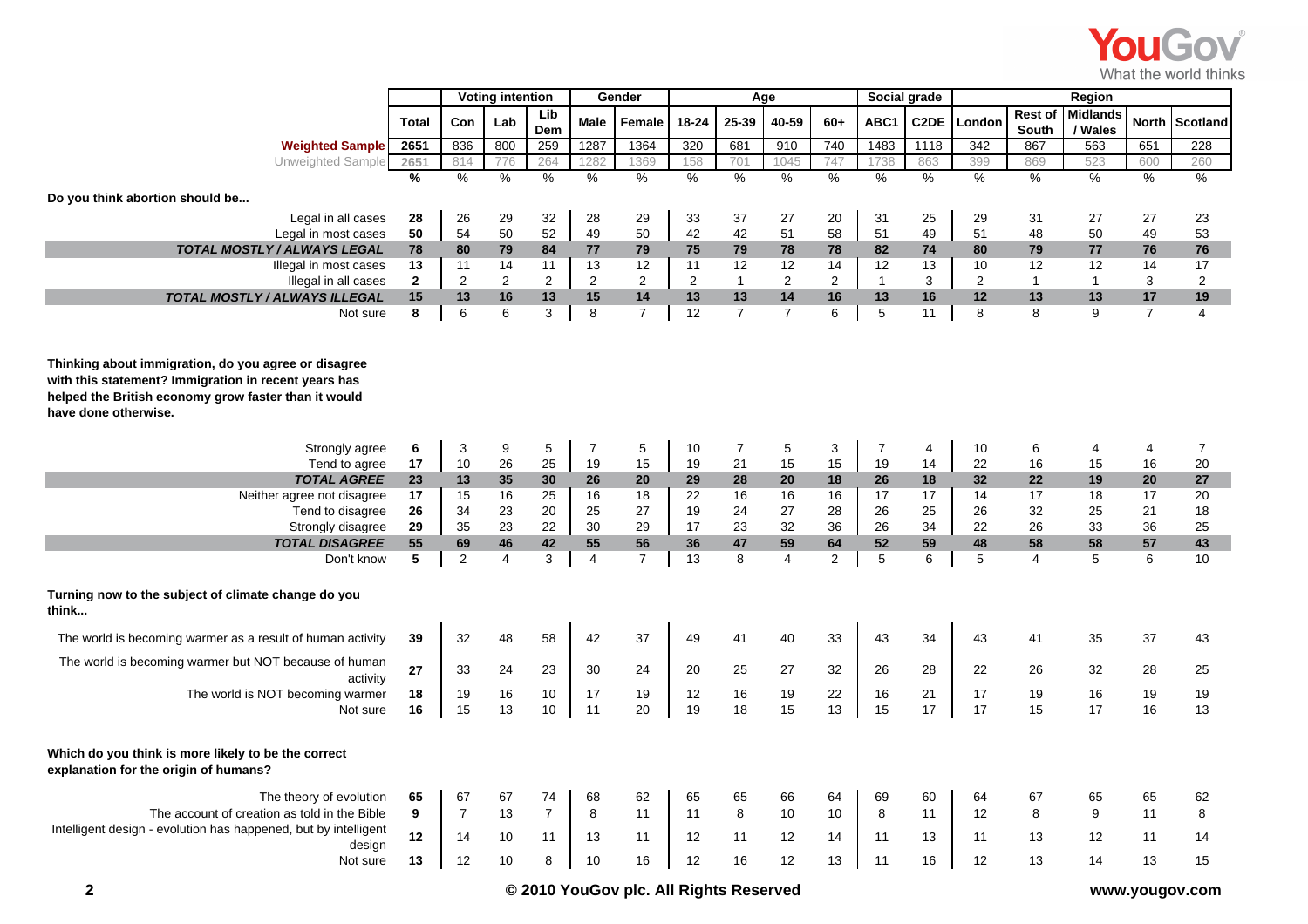|                                                                                                                |          |                |                                   |                |              |                |       |                                                              |                                              |                                              |              |                   |                                              |                         |                                              |               | <b>YouGov</b><br>What the world think |
|----------------------------------------------------------------------------------------------------------------|----------|----------------|-----------------------------------|----------------|--------------|----------------|-------|--------------------------------------------------------------|----------------------------------------------|----------------------------------------------|--------------|-------------------|----------------------------------------------|-------------------------|----------------------------------------------|---------------|---------------------------------------|
|                                                                                                                |          |                | <b>Voting intention</b><br>Gender |                |              |                |       | Age                                                          |                                              |                                              | Social grade | Region            |                                              |                         |                                              |               |                                       |
|                                                                                                                | Total    | Con            | Lab                               | Lib<br>Dem     | Male         | Female         | 18-24 | 25-39                                                        | 40-59                                        | $60+$                                        | ABC1         | C <sub>2</sub> DE | London                                       | <b>Rest of</b><br>South | Midlands<br>/ Wales                          |               | North Scotland                        |
| <b>Weighted Sample</b>                                                                                         | 2651     | 836            | 800                               | 259            | 1287         | 1364           | 320   | 681                                                          | 910                                          | 740                                          | 1483         | 1118              | 342                                          | 867                     | 563                                          | 651           | 228                                   |
| Unweighted Sample                                                                                              | 2651     | 814            | 776                               | 264            | 1282         | 1369           | 158   | 701                                                          | 1045                                         | 747                                          | 1738         | 863               | 399                                          | 869                     | 523                                          | 600           | 260                                   |
|                                                                                                                | %        | %              | %                                 | $\%$           | %            | %              | %     | %                                                            | %                                            | %                                            | %            | %                 | %                                            | %                       | $\frac{9}{6}$                                | %             | %                                     |
| Do you favour the death penalty for murder?                                                                    |          |                |                                   |                |              |                |       |                                                              |                                              |                                              |              |                   |                                              |                         |                                              |               |                                       |
| Yes, always<br>Yes, sometimes, depending on the circumstances                                                  | 16<br>58 | 20             | 13                                | 10             | 18           | 14             | 10    | 11                                                           | 16                                           | 23                                           | 12           | 21                | 16                                           | 13                      | 16                                           | 18            | 19<br>50                              |
| No, the death penalty is wrong                                                                                 | 23       | 63<br>15       | 55<br>31                          | 56<br>33       | 57<br>23     | 59<br>22       |       | $\begin{array}{ccc} 57 & 58 \\ 26 & 26 \\ 7 & 6 \end{array}$ | $\begin{array}{c} 60 \\ 22 \\ 2 \end{array}$ | $\begin{array}{c} 57 \\ 18 \\ 2 \end{array}$ | 58<br>27     | 58<br>17          | $\begin{array}{c} 56 \\ 25 \\ 3 \end{array}$ | 60<br>24<br>2           | $\begin{array}{c} 57 \\ 21 \\ 6 \end{array}$ | 59<br>19<br>3 | 26                                    |
| Don't know                                                                                                     | 3        | $\overline{c}$ | $\mathbf{1}$                      | $\overline{1}$ | $\mathbf{3}$ | $\overline{4}$ |       |                                                              |                                              |                                              | $\mathbf{3}$ | $\overline{4}$    |                                              |                         |                                              |               | $\overline{4}$                        |
| Do you approve or disapprove of the way Barack Obama<br>is handling his job as President of the United States? |          |                |                                   |                |              |                |       |                                                              |                                              |                                              |              |                   |                                              |                         |                                              |               |                                       |
| <b>Strongly Approve</b>                                                                                        | 8        | 6              | 13                                | 10             | 7            | 9              | 14    | 9                                                            | 8                                            | 5                                            | 9            |                   | 13                                           | 8                       |                                              | 7             | 9                                     |
| Somewhat Approve                                                                                               | 46       | 44             | 52                                | 61             | 46           | 46             | 46    | 51                                                           | 46                                           | 42                                           | 47           | 45                | 42                                           | 47                      | 45                                           | 46            | 47                                    |
| <b>TOTAL APPROVE</b>                                                                                           | 54       | 50             | 65                                | 71             | 53           | 55             | 60    | 60                                                           | 54                                           | 47                                           | 56           | 52                | 55                                           | 55                      | 52                                           | 53            | 56                                    |
| Somewhat Disapprove                                                                                            | 14       | 22             | 8                                 | 11             | 15           | 12             | 6     | 9                                                            | 14                                           | 21                                           | 14           | 14                | 13                                           | 14                      | 16                                           | 13            | 12                                    |
| <b>Strongly Disapprove</b>                                                                                     | 5        | 6              | 3                                 |                |              | 2              | 5     | 4                                                            | 4                                            | 6                                            | 4            | 5                 | 4                                            | 4                       | 6                                            | 5             | 5                                     |
| <b>TOTAL DISAPPROVE</b>                                                                                        | 19       | 28             | 11                                | 12             | 22           | 14             | 11    | 13                                                           | 18                                           | 27                                           | 18           | 19                | 17                                           | 18                      | 22                                           | 18            | 17                                    |

*E* 19 28 11 12 22 14 11 13 18 27 18 19 17 18 22 18 17 Not Sure **27** 23 24 18 25 30 28 28 27 26 25 30 27 27 25 30 28